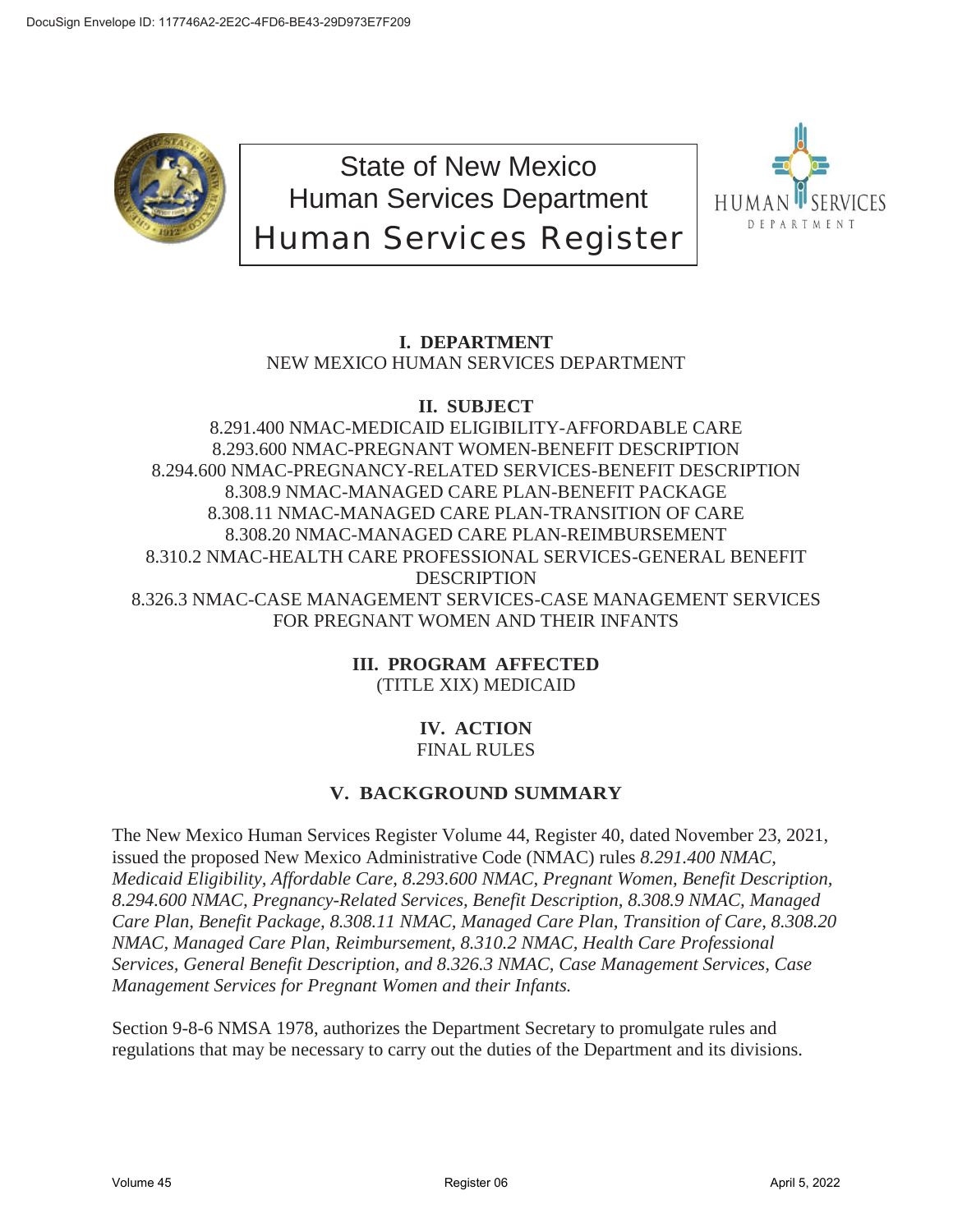Notice Date: November 23, 2021 Hearing Date: December 30, 2021 Adoption Date: April 5, 2022 Technical Citations: American Rescue Plan Section 2021 Section 9812; 42 Code of Federal Regulations 435.170

A public hearing was held on December 30, 2021 to receive public comments and testimony on these proposed rules. The Human Services Department (the Department) received twelve written comments and did not receive any oral comments. Commenters supported the proposed changes as extended Medicaid coverage is expected to result in better health care outcomes for both the mother and the newborn.

The Department issued the proposed rules implementing a 12-month postpartum period on November 23, 2021 to meet the proposed April 1, 2022 implementation date. After issuance of the proposed rules the Centers for Medicare and Medicaid Services (CMS) issued a State Health Official (SHO# 21-007) letter on December 7, 2021 with the formal guidance outlining the new Medicaid State Plan requirements for states to implement a 12-month postpartum period. The issued guidance necessitates the following revisions to the proposed rules:

The term "pregnant women" was replaced with "pregnant individual" to be consistent with the CMS guidance language except when referencing the specific "Pregnant Women" category which has its own rule section.

8.291.400.14(A) was updated to clarify that the extended eligibility period applies to pregnant individuals on the date their pregnancy ends "regardless of the reason the pregnancy ends."

8.291.400.14(B) was updated to clarify that continuous eligibility for pregnant individuals applies regardless of changes in circumstances adding examples such as "income, household composition, aging out etc."

 $8.291.400.14(B)(1)(a)(b)(c)$  was added to clarify that the following three populations are provided continuous enrollment effective April 1, 2022: Current Medicaid recipients who are pregnant as of April 1, 2022 or who enroll based on pregnancy or become pregnant after April 1, 2022, current Medicaid recipients who were receiving Medicaid while pregnant and who are no longer pregnant as of April 1, 2022, but who are still within a 12-month postpartum period, and individuals who apply for Medicaid after their pregnancy ends who received Medicaid-covered services while pregnant on or after April 1, 2022 if such services were received during an approved period of retroactive eligibility.

 $8.291.400.14(B)(2)(a)(b)(c)(d)(e)$  was added to clarify how the following certain Medicaid categories and populations are impacted by the 12-month postpartum period:

1. Individuals on the Other Adult Medicaid category who become pregnant can remain on the Other Adult category rather than transition to a pregnancy category. The Alternative Benefit Plan (ABP) services offered under the Other Adult category are considered full Medicaid benefits per the CMS guidance outlined in SHO# 21-007. Other Adult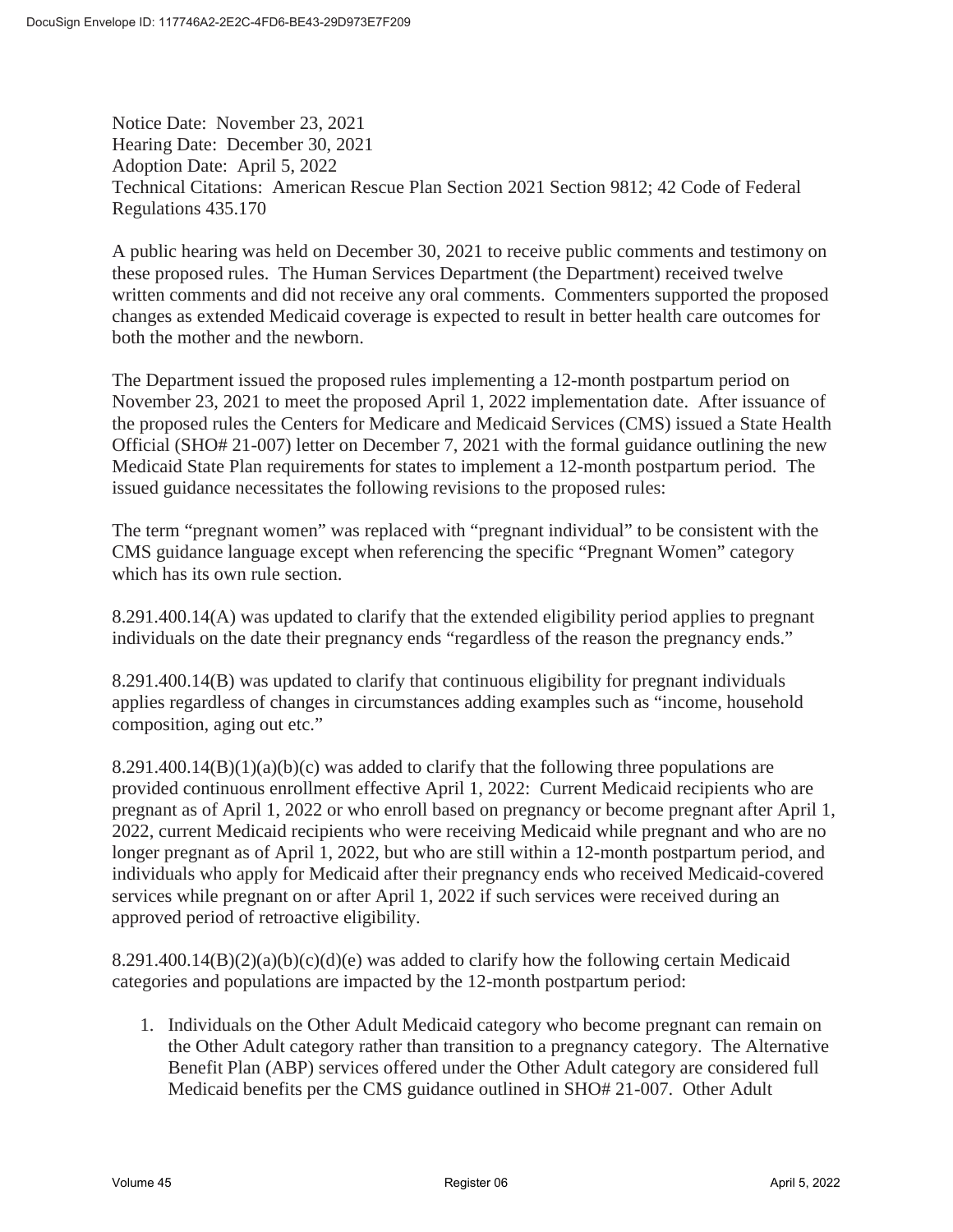individuals who become pregnant can transition to Pregnant Women or Parent/Caretaker Medicaid categories.

- 2. Children turning age 19 who are pregnant can remain on a Children's Medicaid category throughout their 12-month postpartum period.
- 3. A pregnant individual on the Parent/Caretaker Medicaid category who reports increased earnings or spousal support making the individual over the income limit will remain on the Parent/Caretaker category and can transition to a four or 12-month Transitional Medicaid period after the 12-month postpartum period has expired.
- 4, An individual who becomes pregnant during the 12-month postpartum period is entitled to 12-months continuous coverage through the end of the second pregnancy and the 12 month postpartum period following.
- 5. The extended 12-month postpartum period applies to individuals receiving Medicaid who are lawfully residing children under age 21 and pregnant individuals referred to as "CHIPRA 214."

8.291.400.14(C) was added to clarify that renewals are conducted at the end of the individual's 12-month postpartum period.

8.291.400.14 subsection (C) in the proposed rules was changed to (D) in the final rules. This is the section regarding extended and continuous eligibility not being applicable to pregnant individuals for presumptive eligibility periods.

8.291.400.14 subsection (D) in the proposed rules has been changed to (E) in the final rules. Additionally, a fourth continuous eligibility termination reason was added due to the CMS guidance. Continuous eligibility can be terminated if the eligibility was determined incorrectly at the most recent determination or redetermination of eligibility because of HSD error or fraud, abuse, or perjury attributed to the individual.

### **VI. RULES**

These amendments will be contained in 8.291.400, 8.293.600, 8.294.600, 8.308.9, 8.308.11, 8.308.20, 8.310.2, and 8.326.3 NMAC. The final register and rule languages are available on the HSD website at: https://www.hsd.state.nm.us/lookingforinformation/registers/ and https://www.hsd.state.nm.us/lookingforinformation/medical-assistance-division-1/ and https://www.hsd.state.nm.us/providers/rules-nm-administrative-code/. If you do not have internet access, a copy of the final register and rules may be requested by contacting the Medical Assistance Division at (505) 827-1337.